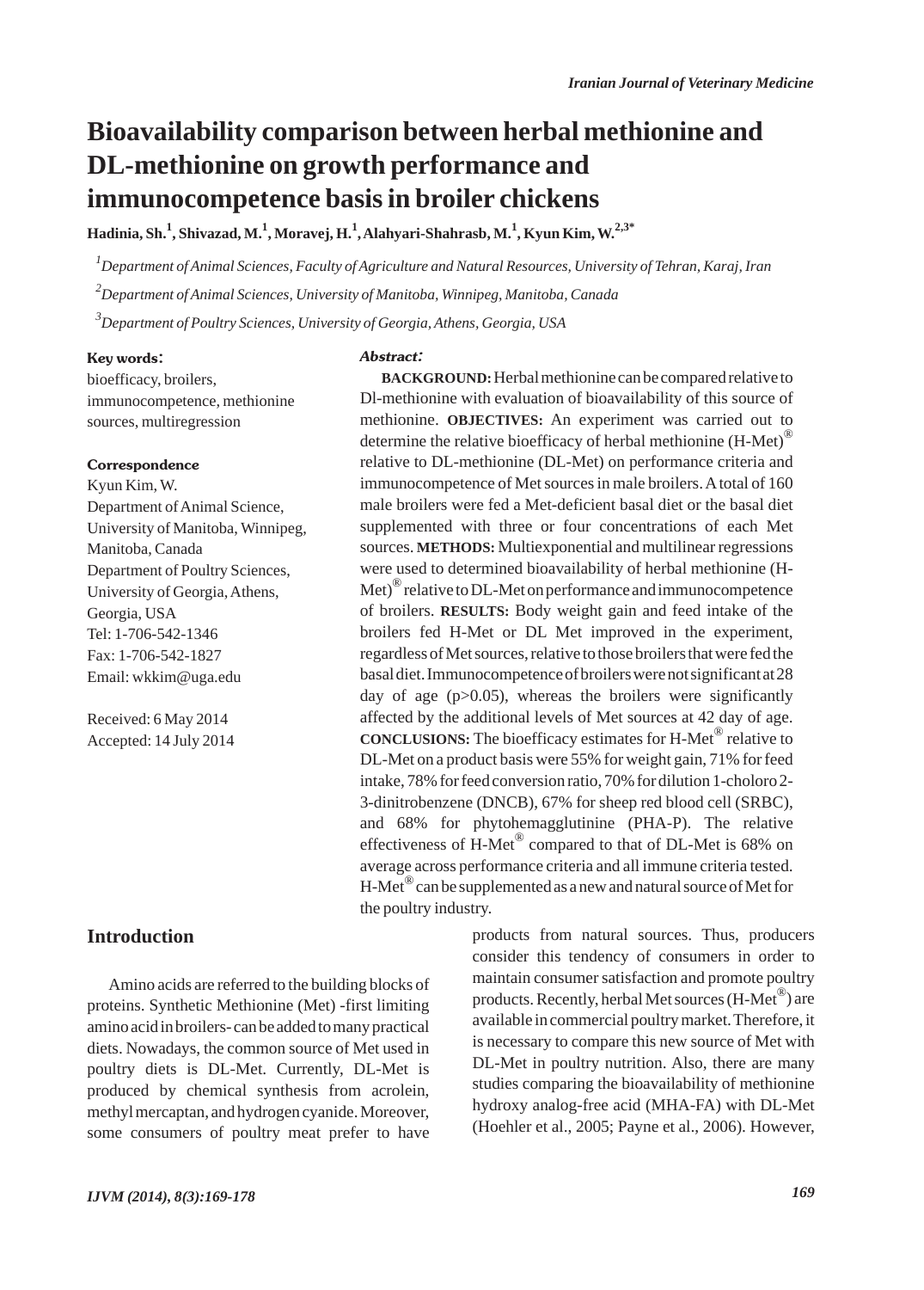there are few reports on comparing the bioavailability of H-Met<sup>®</sup> with DL-Met in broilers. Moreover, it has been shown that Met and Met-metabolites, such as homocysteine, taurine and glutathione, produced in the Met metabolism cycle, significantly influence the immune system and immunocompetence (Ditscheid et al., 2005; Grimble, 2006). Therefore, the objectives of this study were: 1) to evaluate the bioavailability of  $H$ -Met<sup>®</sup> relative to DL-Met and 2) to evaluate the effects of H-Met® on growth performance and immunocompetence of broilers compared to DL-Met.

# **Materials and Methods**

Atotal of 160 4-day (d)-old male Ross 308 broilers were subject to 8 dietary treatments for 42 d in battery cages. Each treatment was replicated 4 times with 5 birds per replicate. Treatments composed of a basal corn-soybean meal (Table 1) and 3 and 4 series of graded levels of DL-Met (98% purity), and H-Met<sup>®</sup> (Met: 12.6 purity and Met+Cyc: 16.9%) in all the experiments, respectively (Table 2). Constituent herbs of H-Met<sup>®</sup> supplemented formulation namely *Andrographis paniculata*, *Ocimum sanctum*, *Asparagus racemosus*, and *Zea mays*. The amount of Met of H-Met was analyzed according to the AOAC (2003) method 982.30. In each treatment, starter, grower, and finisher periods were fed from d 4 to 10, d 11 to 24 and d 25 to 42, respectively. Abasal diet was formulated to be adequate for energy and all nutrients except for Met  $+$  Cys which were 0.77, 0.68, and 0.61% in the starter, grower and finisher periods, respectively. Chickens were initially maintained at 31°C; the temperature was gradually lowered by  $2^{\circ}$ C/week (wk) to reach  $21^{\circ}$ C by the end of wk 5, and this temperature was maintained for the duration of the experiment. The lighting program used was 23 hours of artificial light during the entire experiment period, and feed and water were provided ad libitum from d 1. The experiment was conducted in accordance with local animal-care guidelines.

**Measurements (Growth performance):** Body weights and feed intakes (FI) were recorded at d 4, 10, 24, and 42, and the body weight gains (BWG) were calculated for the entire period. In addition, feed conversion ratio (FCR) was calculated.

**Immune system response:** Three tests were car-

ried out in order to estimate immunocompetence of broilers as follows:

**Antibody response to sheep red blood cell (Humoral immunity):** Sheep red blood cells (SRBC) were used as a test antigen to quantify specific antibody responses. As Niu et al. (2009) described, for SRBC test, a sheep was bled with a syringe containing 3.8% sodium citrate (Anti-coagulant). Sheep red blood was washed 3 times with phosphate buffered salin (PBS), and then at the 21 and 35 days of age, 0.2 mL/kg body weight of 1% SRBC was injected into pectoral muscle of 8 birds in each treatment. On d 7 post-injection, all birds were bled by brachial venipuncture, and 3 mL of blood was collected for primary antibody response, including IgG and IgM. The blood samples were left at room temperature for 2 hours to clot, then blended with a wooden applicator stick and placed in a 4°C refrigerator overnight for maximum sera yield. The antigenic challenge was repeated on d14 after the first challenge, and blood samples were collected on day 3 after the second injection to determine secondary antibody response. Antibody Assay: Serum samples were tested for total antibody response, then specifically for IgM and IgG using the 2 mercaptoethanol (ME) technique as described (Lepage et al., 1996). The serum was pipetted into microcentrifuge tubes and inactivated by heat in a 56°C waterbath for 30 minutes. To assess total antibodies, 50 μL of PBS was placed in the first row of wells in a 96-well V-bottom microtitration plate. To the same wells, 50 μLof serum was added, and plates were sealed and incubated at 37°C for 30 minutes. Plates were removed from an incubator, and 50 μLof PBS was added to the 11 remaining wells in each row. A 2-fold serial dilution of the samples was made on successive rows; 50 μL of a 1% SRBC suspension was added to each well, and plates were again sealed and incubated for 30 min. The IgM (ME-sensitive) and IgG (ME-resistant) antibody titers were assessed using the same procedure as for total titers except that 50 μL of 2-ME was added to the first row of wells. Titers were read by holding plates over a lighted mirror to observe wells showing agglutination. All antibody titers were reported as log 2 of the reciprocal of the last dilution in which agglutination was observed.

**Contact hypersensitivity response to dinitro-**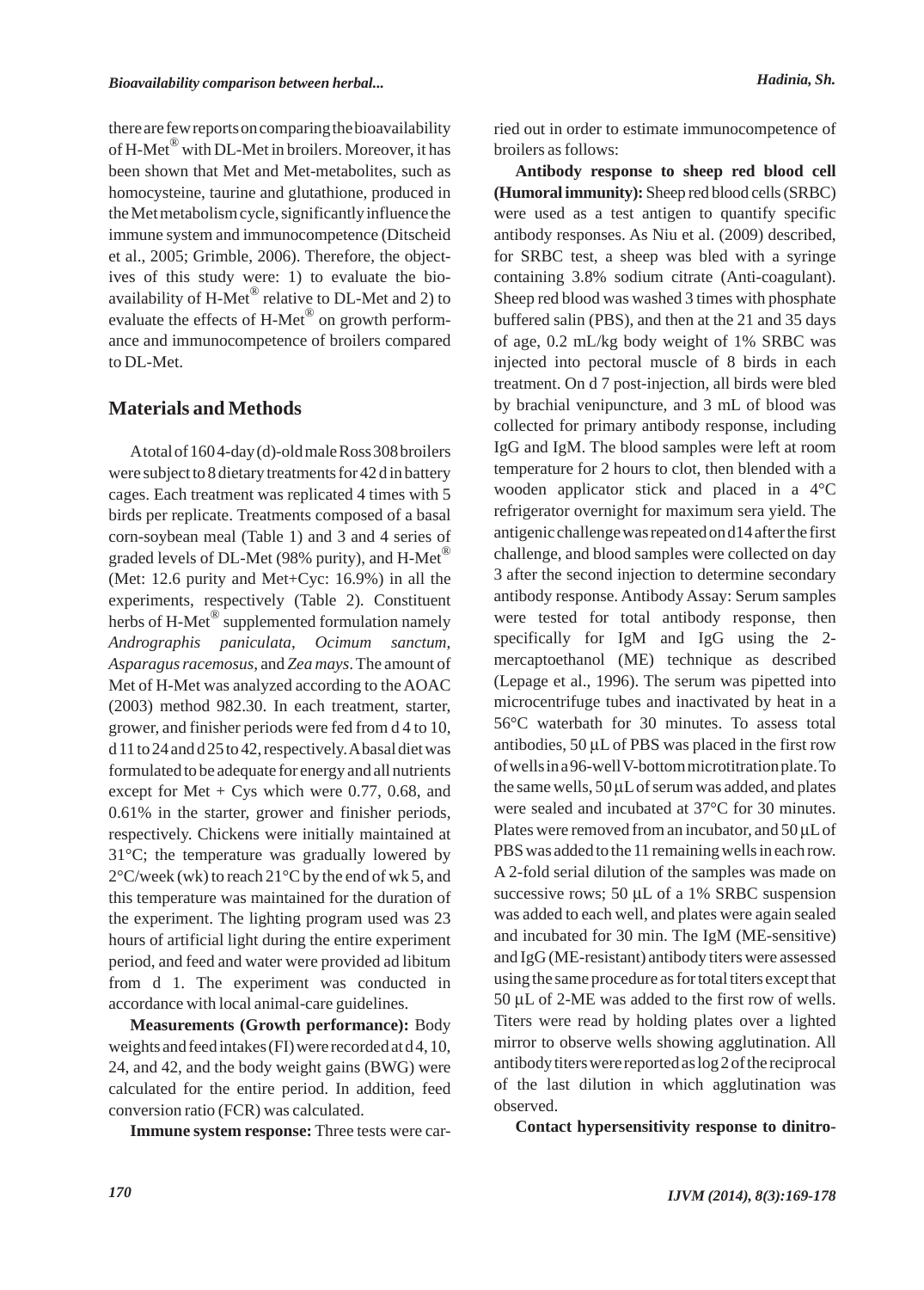**chlorobenzene:**At 28 and 42 days of ages, 8 birds per treatment were sensitized (Verma et al., 2004) by a single percutaneous application of 1-chloro-2, 4 dinitrobenzene (DNCB-Merck). A total of 250 ml of DNCB (10 mg/mLof acetone and olive oil 4: 1) were applied on a featherless area of the right side, while a similar area on the left side received the solvent without DNCB as a control. Changes in mean skin thickness 24 and 48 h postchallenge were assessed using digital calipers (Mitutoyo, Japan). The average of 3 measurements of skin section was considered as a mean of each replicate.

**Contact hypersensitivity response to phytohemagglutinin:**When birds were 28 and 42 days old, phytohemagglutinin (PHA-P) was injected to a bird/replicate at a dose of 100μg/bird. The cell reaction caused by the PHA-P injection was evaluated as cutaneous basophil hipersensitivity (CBH) according to the methodology described by Corrier and Deloach (1990) and Silva et al. (2010). 15mg of the lyophilized powder were diluted in 15mL of phosphate buffered saline solution (PBS) in order to obtain a dose of 100μg/0.1mL per bird. The inoculation was made in the interdigital space between the third and fourth toes of the right foot of one bird/replicate by intradermal injection. In the same interdigital space of the left foot, 0.1mL PBS was injected as control. The thickness of interdigital spaces was measured before the injection and 24 and 48 hours afterwards, using a digital caliper (Eletronic Digital Caliper CE, with 0.01mm precision). The results were used to calculate the following: 1. response = post-PHA-P injection thickness of the right foot - pre-PHA-Pinjection thickness of the right foot (mm) and 2. PBS control response = post-PBS injection thickness of the right foot - pre-PBS injection thickness of the left foot (mm). Therefore, cell reaction at each evaluation time was calculated as:  $CBH = (1) - (2)$ 

**Statistical analysis:** The data were analyzed as completely randomized designs using analysis of variance procedures by the GLM procedure of statistical analysis software (SAS). Differences between treatment means were tested using Duncan multiple comparison test, and statistical significance was declared at a probability of p<0.05. The pen mean was considered the experimental unit for all statistical analyses. A nonlinear exponential model was used to estimate the efficacy of H-Met® relative to DL-Met on a weight basis. As Hoehler et al. (2005) demonstrated that simultaneous nonlinear multiexponential regression analysis is a valid statistical means for determination of relative bioefficacy of Met sources based on BWG, BWG data and FCR data were analyzed by none-linear multi-exponential regression as suggested by Littell et al. (1997), according to the following equation:

 $y = a + b \times (1 - e(c_1 \times x_1 + c_2 \times x_2))$ 

Where  $y =$  performance criterion,  $a =$  intercept (bird performance with basal diet),  $b=$  asymptotic response, a+b= common asymptote (maximum performance level),  $c_1$ = steepness coefficient for pure DL-Met,  $c_2$ = steepness coefficient for H-Met<sup>®</sup>, and  $x_1$ ,  $x_2$  = dietary level of DL-Met and H-Met<sup>®</sup>, respectively.

According to Littell et al. (1997), bioefficacy value for H-Met<sup>®</sup> relative to DL-Met are given by the ratios of regression coefficients;  $c_2/c_1$ .

FI and immune responses data (SRBC, DNCB and PHA-P) were analyzed by multilinear regression as suggested by Littell et al. (1997) using the following equation:

 $Y = a + (b_1x_1 + b_2x_2)$ 

Where  $y =$  performance criterion; a= intercept, with basal diet;  $b_1$  = the slope of DL-Met line;  $b_2$  = the slope of H-Met<sup>®</sup> line; and  $x_1, x_2$  = dietary level of DL-Met and  $H$ -Met<sup>®</sup> respectively.

### **Results**

**Performance:** Total mortalities over the 42-d periods were very low (0.5%) with no differences among treatments (Data not shown). BWG and FI were improved  $(p<0.05)$  significantly by the addition of either Met sources relative to the broilers fed the basal diet (Table 3); thus, proving that basal diet was deficient in Met  $+$  Cys. With respect to BWG, the maximum performance of DL-Met was achieved at the level of 0.11%, whereas 0.17% was needed for the treatments with H-Met®. These results indicated that the level of 0.17% of H-Met<sup>®</sup> has the equivalent efficacy of 0.11% of DL-Met based on BWG.

**Immunocompetence:** The results of our study showed that by supplementing the diet with Met sources, primary immune response (on 28 day) to immune tests was not significant (p>0.05, Table 4).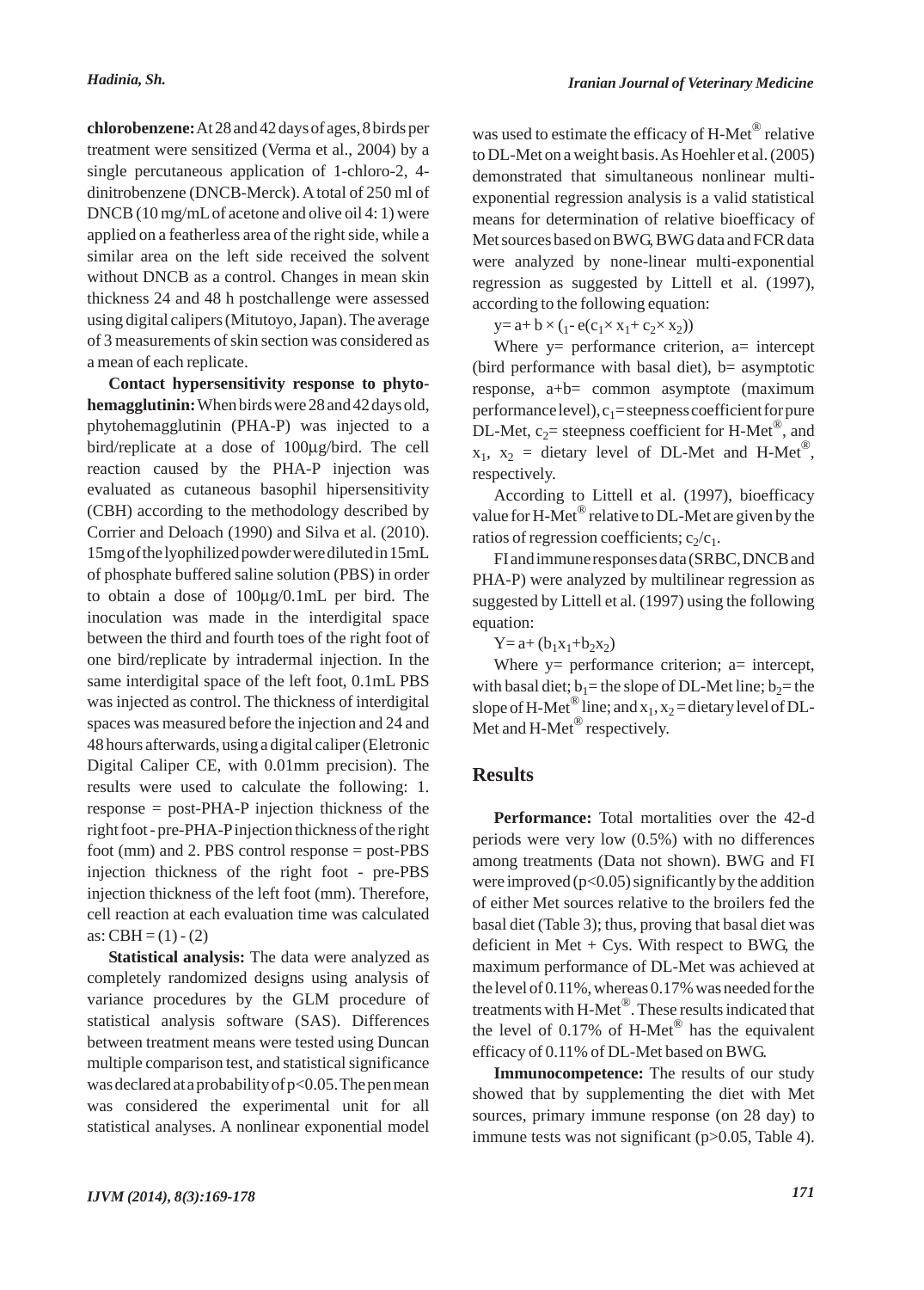Table 1. The Composition of the starter, grower and finisher basal diets. <sup>(a)</sup> Vitamin premix provided the following per kilogram of diet: Vitamin A: 5,600 IU from all trans-retinyl acetate; Cholecalciferol: 2000 IU; Vitamin E: 20 IU from all-rac-αtocopherol acetate; Nboflavin: 3.2 mg; Capantothenate: 8 mg; Nicotonic acid: 28mg; Choline Cl: 720 mg; Vitamin B12: 6.4 µg; Vitamin B6: 1.6 mg; Menadione: 1.6 mg (as menadione sodium bisulfate); Folic acid: 0.08 mg; D-biotin: 0.06 mg; Thiamine: 1.2 mg (as thiamine mononitrate); Ethoxyquin: 125 mg. <sup>(b)</sup> Trace mineral premix provided the following in milligrams per kilogram of diet: Mn, 40; Zn, 32; Fe, 32; Cu, 3.2; I, 1.2; Se, 0.06.

| Ingredients $(\% )$      | <b>Starter</b> | Grower | <b>Finisher</b> |
|--------------------------|----------------|--------|-----------------|
| $\overline{\text{Corn}}$ | 49.86          | 62.30  | 68.50           |
| Soybean meal (44% cp)    | 31.51          | 22.08  | 16.53           |
| Canola meal              | 10.00          | 10.00  | 10.00           |
| Soybean oil              | 3.71           | 1.37   | 0.99            |
| Dicalcium phosphate      | 1.94           | 1.62   | 1.49            |
| Oyster shell             | 1.52           | 1.23   | 1.20            |
| Salt                     | 0.43           | 0.42   | 0.37            |
| Vitamin premix a         | 0.30           | 0.30   | 0.30            |
| Mineral premix b         | 0.30           | 0.30   | 0.30            |
| L-Lysine Hcl             | 0.29           | 0.27   | 0.24            |
| Thr%                     | 0.14           | 0.11   | 0.08            |
| Calculated Composition:  |                |        |                 |
| ME, kcal/kg              | 2950           | 2950   | 3000            |
| $CP\%$                   | 20.94          | 17.95  | 16.08           |
| Calcium %                | 1.02           | 0.84   | 0.80            |
| Available Phosphorus %   | 0.49           | 0.42   | 0.39            |
| Na%                      | 0.19           | 0.18   | 0.16            |
| Met %                    | 0.31           | 0.28   | 0.26            |
| $Met+Cys %$              | 0.77           | 0.68   | 0.61            |
| Lys $%$                  | 1.24           | 1.03   | 0.88            |
| Thr%                     | 0.81           | 0.68   | 0.61            |

However, the data showed the significant effect (p<0.05) on secondary response (on 42 day, Table 5). There were differences in immune responses between the broilers fed DL-Met or H-Met<sup>®</sup> at each inclusion level. The results of our study in the second response showed that by supplementing Met with both sources, antibody levels against SRBC, DNCB and PHA-P in broiler chickens increased, and the maximum immunocompetence according to SRBC was achieved by adding 0.11% DL-Met and 0.17%  $H-Met^{\circledR}$  in the diet. With regard to DNCB responses, the maximum immunocompetence was achieved by adding 0.11 and 0.17% DL-Met and 0.17 and 0.22% H-Met® in the diet. Also, PHA-P responses showed that the maximum immunocompetence was achieved by adding 0.11 and 0.17% DL-Met and 0.17 and  $0.22\%$  H-Met<sup>®</sup> in the diet.

**Bioefficacy of H-Met® relative to DL-Met:** Broilers fed DL-Met and H-Met<sup>®</sup> performed well; however, according to the regression analysis, the broilers fed DL-Met were able to utilize DL-Met

more effectively than those fed H-Met $^\circledR$  in all of the response variables measured (Figures 1 to 4). The bioefficacy of H-Met<sup>®</sup> relative to DL-Met was 55%, 71%, and 78% based on BWG, FI, and FCR, respectively (Figure 1). The overall average of these bioefficacy values is 67% (Table 6), and the bioefficacy of H-Met<sup>®</sup> relative to DL-Met were 67% based on SRBC test, 70% for DNCB test and 68% for PHA-P test. The overall average of all criteria tested was 68% (Table 6). In this experiment, the addition of each Met sources was made on a weight basis. The design of the trial, either equimolar or weight-toweight comparison of the two Met sources, did not affect the estimated relative effectiveness (Hoehler et al., 2005).

### **Discussion**

**Performance:** As Met supplementation levels increased regardless of the sources, FI level significantly increased, and feed conversion ratio (FCR) also increased due to the higher FI in higher Met supplemented diets. The result of growth performance is not in agreement with the result of Halder and Roy (2007) who reported that there are no significant differences between the utilization of H- $Met^{\omega}$  in comparison with DL-Met at the same level. The result of our study showed that by increasing the level of the Met sources up to 0.11% for DL-Met and 0.17% for H-Met<sup>®</sup>, BWG and FI increased. However, in the treatments 4 (DL-Met at 0.17%) and 8 (H-Met<sup>®</sup> at 0.22%) fed broilers consumed more feed but less BWG than those of treatment 3 (DL-Met at 0.11%) and  $7$  (H-Met<sup>®</sup> at 0.17%), resulting in increased FCR. The present result is in agreement with Xie et al. (2006) who reported that BWG increased and then decreased as dietary Met increased. Therefore, this result suggests that increasing the levels of Met sources above the broiler Met requirement level results in decreasing BWG and increasing FI, consequently increase in FCR.

**Immunocompetence:** The results of the present study are in agreement with Takahashi et al. (1993, 1994), and Swain and Johri (2000) who demonstrated neither the excess nor the deficiency of Met in diets influenced the production of primary antibodies in chickens.

Supplementing Met increased secondary anti-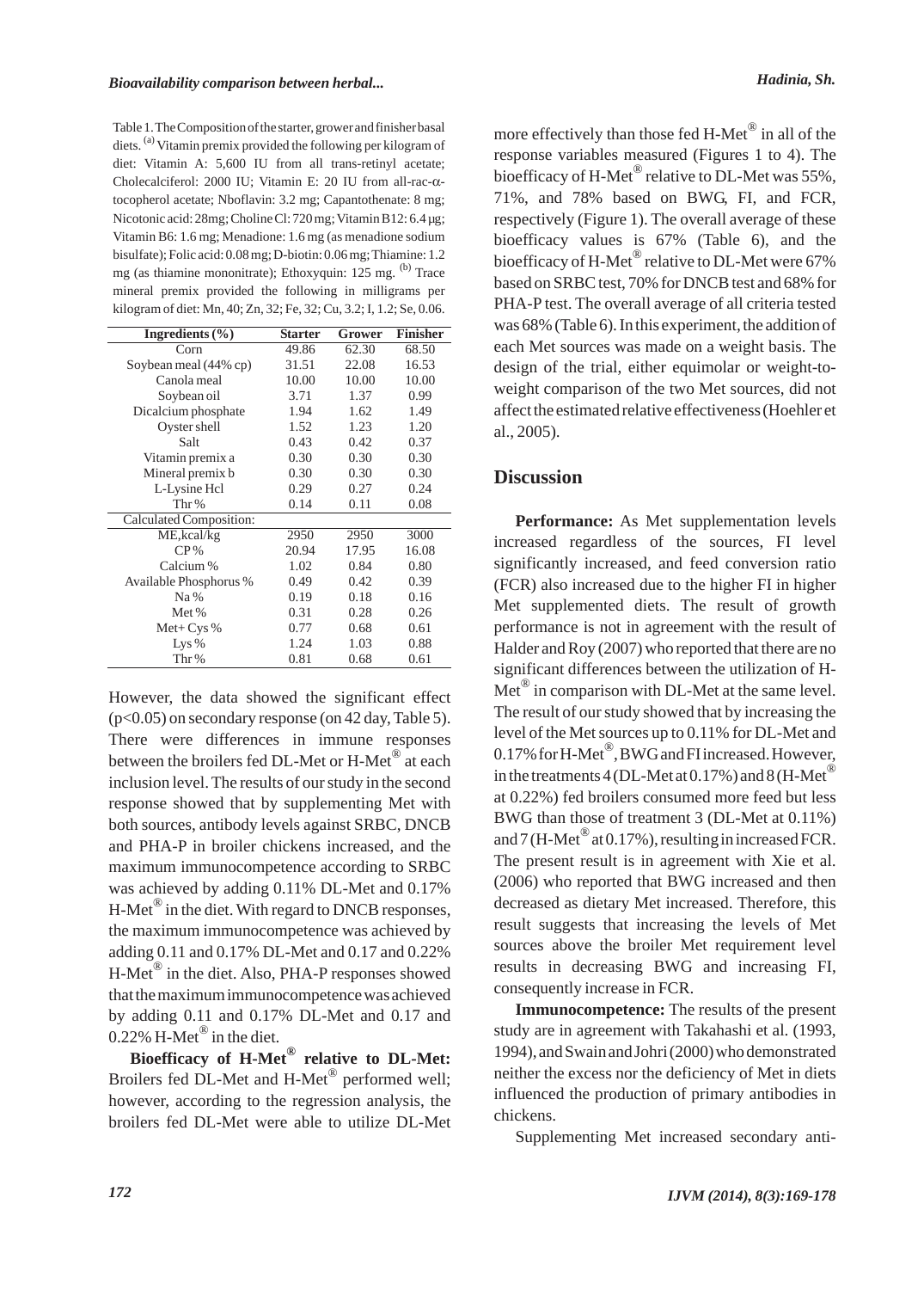| <b>Treatment</b> | Met source | <b>Addition of Met source (% product)</b>                                                                                                                     | Difference between amounts of |
|------------------|------------|---------------------------------------------------------------------------------------------------------------------------------------------------------------|-------------------------------|
|                  |            | Ross's (308) catalog is 0.46, 0.39 and 0.36 % for starter, grower and finisher periods respectively.                                                          |                               |
|                  |            | Table 2. Treatments and the levels of supplemented DL-Met and H-Met <sup>®</sup> of the experimental diets (4-42 d). <sup>(*)</sup> Required Met according to |                               |

| <b>Addition of Met source (% product)</b><br><b>Treatment</b><br><b>Met source</b> |                  |                |        |                 |                          | Difference between amounts of                                               |
|------------------------------------------------------------------------------------|------------------|----------------|--------|-----------------|--------------------------|-----------------------------------------------------------------------------|
|                                                                                    |                  | <b>Starter</b> | Grower | <b>Finisher</b> | <b>Total</b>             | provided Met and required<br>amounts of Ross's (308) catalog <sup>(*)</sup> |
|                                                                                    | <b>BasalDiet</b> | 0.31           | 0.28   | 0.26            | $\overline{\phantom{0}}$ | $-0.15, -0.11, -0.10$                                                       |
| $\bigcirc$<br>∠                                                                    | DL-Met           | 0.07           | 0.06   | 0.05            | 0.06                     | $-0.08, -0.05, -0.05$                                                       |
| 3                                                                                  | DL-Met           | 0.15           | 0.11   | 0.10            | 0.11                     | 0.00, 0.00, 0.00                                                            |
| 4                                                                                  | DL-Met           | 0.22           | 0.17   | 0.14            | 0.17                     | $+0.07, +0.06, +0.04$                                                       |
| 5                                                                                  | H-Met            | 0.07           | 0.06   | 0.05            | 0.06                     | $-0.08, -0.05, -0.05$                                                       |
| 6                                                                                  | H-Met            | 0.15           | 0.11   | 0.10            | 0.11                     | 0.00, 0.00, 0.00                                                            |
|                                                                                    | H-Met            | 0.22           | 0.17   | 0.14            | 0.17                     | $+0.07, +0.06, +0.04$                                                       |
| 8                                                                                  | H-Met            | 0.29           | 0.23   | 0.19            | 0.22                     | $+0.14, +0.12, +0.09$                                                       |

Table 3. Performance of broiler chickens fed graded levels of DL-Met and H-Met<sup>®</sup> from 4 to 42 d of age.  $(a-d)$ Means  $\pm$  SD in a column with no common superscript differ significantly ( $p<0.05$ ). <sup>(1)</sup>BWG=body weight gain, <sup>(2)</sup>FI= Feed Intake.

| <b>Treatment</b> | <b>Met source</b>        | <b>Addition of product</b><br>$\frac{6}{2}$ | $BWG^{(1)}(g)$<br>$(Mean \pm SD)$ | $\overline{\mathrm{FI}^{(2)}(\mathrm{g})}$<br>$(Mean \pm SD)$ | <b>FCR</b><br>$(Mean \pm SD)$ |
|------------------|--------------------------|---------------------------------------------|-----------------------------------|---------------------------------------------------------------|-------------------------------|
|                  | $\overline{\phantom{a}}$ |                                             | $2132.67 + 29^{\circ}$            | $3720.11 \pm 57^{\circ}$                                      | $1.74 \pm 0.04^b$             |
| 2                | DL-Met                   | 0.06                                        | $2356.93 \pm 12^{\circ}$          | $4131.88 \pm 34^c$                                            | $1.75 \pm 0.02^b$             |
| 3                | DL-Met                   | 0.11                                        | $2490.75 \pm 11^{\text{a}}$       | $4394.76 \pm 35^{\rm b}$                                      | $1.76 \pm 0.02^b$             |
| 4                | DL-Met                   | 0.17                                        | $2465.62 \pm 16^b$                | $4643.48 \pm 36^{\circ}$                                      | $1.88 \pm 0.01^a$             |
| 5                | H-Met                    | 0.06                                        | $2245.49 \pm 4^d$                 | $3736.91 \pm 29^{\rm d}$                                      | $1.66 + 0.01^{\circ}$         |
| 6                | H-Met                    | 0.11                                        | $2352.47 + 13^{\circ}$            | $4146.54 + 84^{\circ}$                                        | $1.76 + 0.04^b$               |
|                  | H-Met                    | 0.17                                        | $2476.45 \pm 13^{\circ}$          | $4407.25 \pm 31^b$                                            | $1.78 \pm 0.02^b$             |
| 8                | H-Met                    | 0.22                                        | $2463.87 \pm 20^b$                | $4686.31 \pm 30^{\circ}$                                      | $1.90 \pm 0.01^{\text{a}}$    |

Table 4. Effect of graded levels of DL-Met and H-Met® on haemagglutinin titres against SRBC (HA titre), cell mediated immunity as assessed by contact sensitivity to DNCB and PHA-Pinjection at 28 days of age. <sup>(1)</sup>SRBC= Sheep Red Blood Cell, DNCB= dilution 1-choloro 2-3-dinitrobenzene, and PHA-P= phytohemagglutinine.  $^{(2)}$ 24 and 48 hours after injection.

|                  |            |                                       |                      | <b>HA</b> titre | Increase in skin thickness $(\% )$ |                |                  |                |  |  |
|------------------|------------|---------------------------------------|----------------------|-----------------|------------------------------------|----------------|------------------|----------------|--|--|
| <b>Treatment</b> | Met source | <b>Addition of</b><br>$product (\% )$ | $SRBC^{(1)}$ (Log 2) |                 | <b>DNCB</b>                        |                | <b>PHA-P</b>     |                |  |  |
|                  |            |                                       | <b>IgG</b>           | <b>IgM</b>      | $24h^{(2)}$                        | $48h^{(2)}$    | 24h              | 48h            |  |  |
|                  |            | $\overline{\phantom{a}}$              | $1.85 + 0.019$       | $2.46 + 0.013$  | $0.83 \pm 0.014$                   | $0.08 + 0.010$ | $0.12 + 0.001$   | $0.07 + 0.001$ |  |  |
| 2                | DL-Met     | 0.06                                  | $1.87 + 0.010$       | $2.54 + 0.012$  | $0.83 + 0.008$                     | $0.08 + 0.005$ | $0.12 + 0.016$   | $0.07 + 0.006$ |  |  |
| 3                | DL-Met     | 0.11                                  | $1.98 + 0.011$       | $2.54 + 0.012$  | $0.84 + 0.015$                     | $0.09 + 0.016$ | $0.13 + 0.014$   | $0.08 + 0.003$ |  |  |
| 4                | DL-Met     | 0.17                                  | $1.94 + 0.009$       | $2.47 + 0.008$  | $0.84 + 0.012$                     | $0.08 + 0.010$ | $0.12 + 0.005$   | $0.07 + 0.008$ |  |  |
| 5                | H-Met      | 0.06                                  | $1.86 + 0.014$       | $2.48 + 0.012$  | $0.83 + 0.008$                     | $0.08 + 0.006$ | $0.12 + 0.013$   | $0.07 + 0.002$ |  |  |
| 6                | H-Met      | 0.11                                  | $1.90 + 0.013$       | $2.51 + 0.013$  | $0.83 + 0.008$                     | $0.08 + 0.006$ | $0.12 \pm 0.004$ | $0.07 + 0.009$ |  |  |
| 7                | H-Met      | 0.17                                  | $1.97 + 0.012$       | $2.55 + 0.012$  | $0.84 + 0.014$                     | $0.09 + 0.005$ | $0.13 + 0.011$   | $0.08 + 0.005$ |  |  |
| 8                | H-Met      | 0.22                                  | $1.91 + 0.011$       | $2.54 + 0.008$  | $0.84 + 0.008$                     | $0.09 + 0.016$ | $0.12 + 0.004$   | $0.07 + 0.006$ |  |  |

body response to sheep red blood cell (SRBC) measured by total IgM and IgG levels (Table 5). The results of humoral immune response are in agreement with other studies (Tsiagbe et al., 1987; Rama Rao et al., 2003), demonstrating that Met is required for some components of the antibody response and Met supplementation increases the anti-SRBC antibody titers. Moreover, the results of cell-mediated immunity are in accordance with the results of the study conducted by Tsiagbe et al. (1987), reporting enhanced mitogen stimulation by PHA-P in chicks

fed diets supplemented with Met.

Because antibodies are proteins, any deficiency of essential amino acids results in poor immunocompetence. Met has several biochemical functions such as its roles for protein accretion, optimum performance (Bunchasak, 2009) and immunocompetence (Rama Rao et al., 2003). Increases in antibody titers related to supplemental Met were reported in a study conducted by Tsiagbe et al. (1987).

Effects of total sulfur amino acids (TSAA) can be divided into two routes: 1. a sufficient metabolic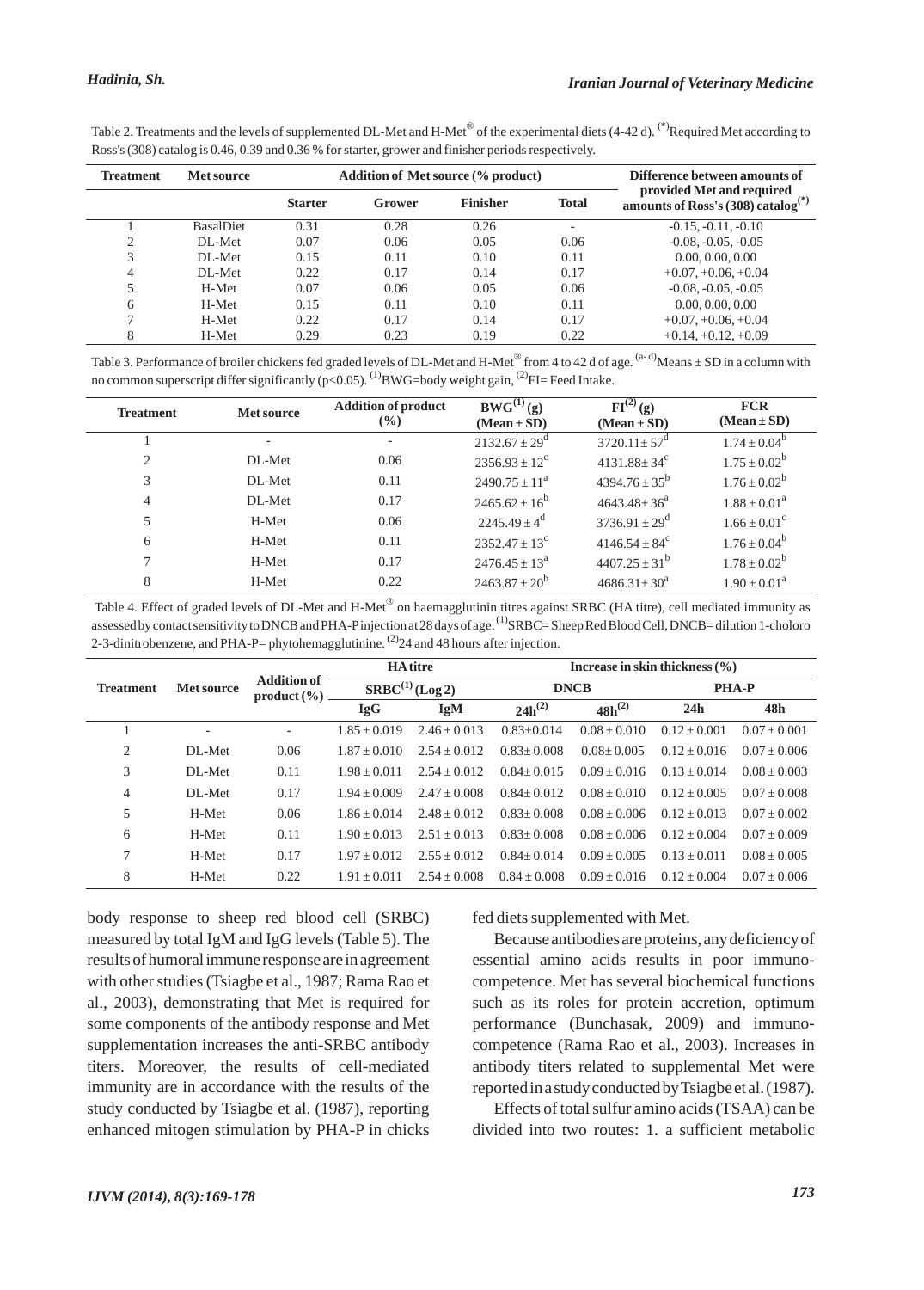Table 5. Effect of graded levels of DL-Met and H-Met® on haemagglutinin titres against SRBC (HA titre), cell mediated immunity as assessed by contact sensitivity to DNCB and PHA-Pinjection at 42 days of age.<sup>(a-d)</sup>Means within a column with different superscripts differ (p<0.05). <sup>(1)</sup>SRBC= Sheep Red Blood Cell, DNCB= dilution 1-choloro 2-3-dinitrobenzene, and PHA-P= phytohemagglutinine. <sup>(2)</sup>24 and 48 hours after injection.

|                  |                   |                                   |                                    | <b>HA</b> titre | Increase in skin thickness $(\% )$ |             |                                                                                                                                                                                       |     |  |
|------------------|-------------------|-----------------------------------|------------------------------------|-----------------|------------------------------------|-------------|---------------------------------------------------------------------------------------------------------------------------------------------------------------------------------------|-----|--|
| <b>Treatment</b> | <b>Met source</b> | <b>Addition of</b><br>product (%) | <b>SRBC</b> <sup>(1)</sup> (Log 2) |                 | <b>DNCB</b>                        |             | <b>PHA-P</b>                                                                                                                                                                          |     |  |
|                  |                   |                                   | <b>IgG</b>                         | <b>IgM</b>      | $24h^{(2)}$                        | $48h^{(2)}$ | 24h                                                                                                                                                                                   | 48h |  |
|                  |                   |                                   |                                    |                 |                                    |             | $3.94 \pm 0.101^e$ $2.34 \pm 0.161^d$ $0.98 \pm 0.008^b$ $0.16 \pm 0.004^b$ $0.57 \pm 0.196^d$ $0.19 \pm 0.037^b$                                                                     |     |  |
| 2                | DL-Met            | 0.06                              |                                    |                 |                                    |             | $4.03 \pm 0.118^d$ $2.43 \pm 0.106^c$ $0.99 \pm 0.011^b$ $0.17 \pm 0.005^b$ $0.62 \pm 0.255^b$ $0.20 \pm 0.020^b$                                                                     |     |  |
| 3                | DL-Met            | 0.11                              |                                    |                 |                                    |             | $4.15 \pm 0.229^a$ $2.54 \pm 0.153^a$ $1.23 \pm 0.005^a$ $0.28 \pm 0.012^a$ $0.73 \pm 0.225^a$ $0.23 \pm 0.070^a$                                                                     |     |  |
| $\overline{4}$   | DL-Met            | 0.17                              |                                    |                 |                                    |             | $4.13 \pm 0.188$ <sup>bc</sup> $2.53 \pm 0.107$ <sup>ab</sup> $1.23 \pm 0.005$ <sup>a</sup> $0.27 \pm 0.008$ <sup>a</sup> $0.72 \pm 0.160$ <sup>a</sup> $0.23 \pm 0.037$ <sup>a</sup> |     |  |
| 5                | H-Met             | 0.06                              |                                    |                 |                                    |             | $3.94 + 0.100^e$ $2.34 + 0.098^d$ $0.99 + 0.005^b$ $0.16 + 0.005^b$ $0.59 + 0.040^{cd}$ $0.19 + 0.067^b$                                                                              |     |  |
| 6                | H-Met             | 0.11                              |                                    |                 |                                    |             | $4.02 + 0.125^d$ $2.43 + 0.111^c$ $0.99 + 0.010^b$ $0.17 + 0.010^b$ $0.61 + 0.201^{bc}$ $0.20 + 0.048^b$                                                                              |     |  |
| $\tau$           | H-Met             | 0.17                              |                                    |                 |                                    |             | $4.14+0.134^{ab}$ $2.54+0.124^{a}$ $1.23+0.008^{a}$ $0.28+0.013^{a}$ $0.73+0.188^{a}$ $0.23+0.026^{a}$                                                                                |     |  |
| 8                | H-Met             | 0.22                              |                                    |                 |                                    |             | $4.12 \pm 0.142^c$ $2.52 \pm 0.097^b$ $1.23 \pm 0.008^a$ $0.27 \pm 0.004^a$ $0.71 \pm 0.165^a$ $0.23 \pm 0.071^a$                                                                     |     |  |

Table 6. Estimated effectiveness of H-Met® relative to DL-Met based on BWG (body weight gain), FI (feed intake), feed conversion ratio (FCR) and immune response (SRBC, DNCB, PHA-P) of broiler chickens. Relative effectiveness of H-Met® was significantly lower than that of DL-Met (see Figures 2 to 5 for details).  $^{(1)}$ BWG= body weight gain and FI= Feed Intake.  $^{(2)}$ SRBC= Sheep Red Blood Cell, DNCB= dilution 1-choloro 2-3-dinitrobenzene, and PHA-P= phytohemagglutinine.

| Variable (%) Performance |                |                            |  | <b>Immune response</b> |                         |  |       |     |    |
|--------------------------|----------------|----------------------------|--|------------------------|-------------------------|--|-------|-----|----|
|                          |                | BWG FI FCR SRBC DNCB PHA-P |  |                        |                         |  |       |     |    |
|                          |                |                            |  |                        | IgG IgM 24h 48h 24h 48h |  |       |     |    |
| <b>Bioefficacy</b>       | 55 71 78 67 67 |                            |  |                        |                         |  | 69 70 | 68. | 68 |
| Mean                     |                | 67                         |  |                        | 67                      |  | 70    |     | 68 |
| <b>Total Mean</b>        |                |                            |  |                        | 68                      |  |       |     |    |

supply of TSAAfrom the diet and tissue protein break down that supports the synthesis of many protein and peptides involved in normal functioning of the immune system and 2. producing glutathione, homocysteine, and taurine that influence inflammatory aspects of the immune response (Grimble, 2006; Bunchasak, 2009). Ditscheid et al. (2005) explained the metabolism of Met as follows: this metabolism includes activation to S-adenosylmethionine (SAM), the most important donor of methyl group. After demethylation to S-adenosylhomocysteine (SAH), homocysteine is formed. Several mechanisms have been discussed if homocysteine precursor SAH accumulated: the binding of the endothelium-derived relaxing factor nitric oxide and the production and the inhibition of transmethylation reactions (Perna, 2003). To avoid an overload of homocysteine and its pathophysiological consequences, homocysteine has to be

metabolized rapidly. There are two metabolic pathways: remethylation and transsulphuration. 5 methyltetrahydrofolate is a methyl group donor for remethylation pathway, which is essential for the conversion of homocysteine to Met (Ditscheid et al., 2005). In the second pathway, cystathionine can be converted to cysteine. Cysteine plays an important role as a precursor of glutathione and taurine (Ditscheid et al., 2005). Sulfate and taurine are the major endproducts of TSAA metabolism (Grimble, 2006). Perhaps improvement in immunocompetence is related to the positive effects of Met and its metabolism production. Met supplementation improves leukocyte migration inhibition, cellular immune response and humoral immune response (Swain and Johri, 2000; Attia, 2005). The present results indicate that immunocompetence is influenced by the levels of Met sources  $(p<0.05)$ , which are related to the control of TSAAmetabolism and metabolic changes in response to changes in Met levels.

In regard to cellular immunity, the cutaneous hypersensitivity response of toe-webs to T cell mitogens, such as PHA-P, is often used to assess T cell-mediated immunity in vivo in chickens (Corrier and Deloach, 1990), and the cutaneous PHA-P response is characterized by an infiltration of lymphocytes and other inflammatory cells including basophils and macrophages at injection sites (Stadecker, 1977). However, the mechanisms by which dietary Met modulates immune responses are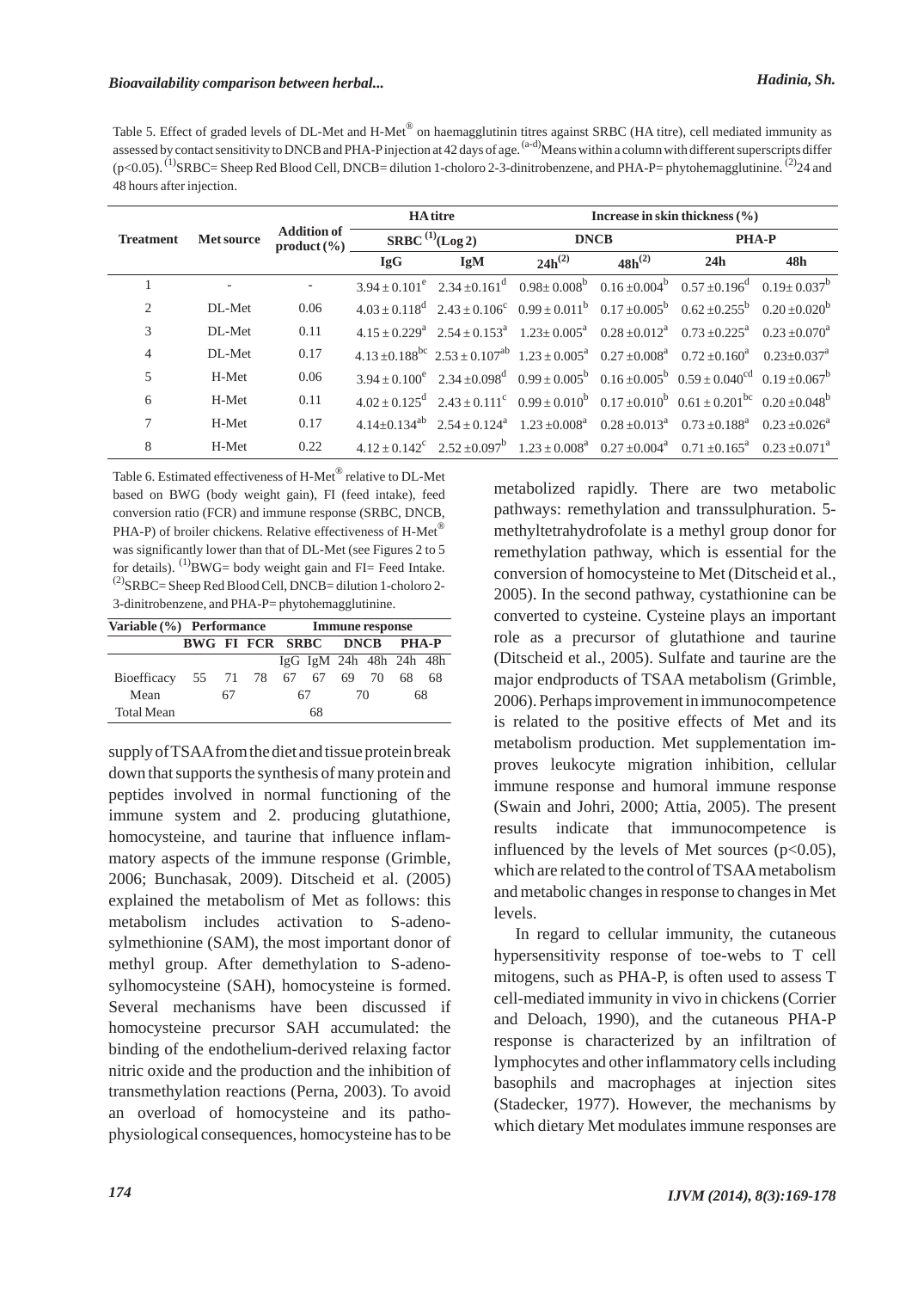

Figure 1. Bioefficacy of H-Met<sup>®</sup> relative to DL-Met using body weight gain (BWG) (a), feed intake (FI) (b) and feed conversion ratio (FCR) (c) in male Ross 308 broilers (4-42 days of age). Zero level indicates control. Values in parentheses indicate the 95% confidence interval. <sup>(\*)</sup>Values are significantly less than 88%; p< 0.05. <sup>(1-a)</sup> Y= 2202.7+ 374.8 (1-e<sup>-(9.64x1+5.33x2)</sup>), Relative effectiveness: DL-Met  $(x_1) = 100\%$ . H-Met  $(x_2) = 55\%*(40-71)$ .  $R^2 = 84\%$ .  $({}^{1-b})$  Y = 3663.01 + (6172.71 $x_1$ + 4400.72 $x_2$ ), Relative effectiveness: DL-Met  $(x_1)$  = 100%. H-Met (x<sub>2</sub>) = 71%\* (63- 79).  $R^2 = 93\%$ . <sup>(1-c)</sup> Y = 1.67- 0.06 (1-e<sup>(9.13x1+7.11 x2)</sup>). Relative effectiveness: DL-Met (x<sub>1</sub>) = 100%. H-Met (x<sub>2</sub>) = 78% \* (70- 86).  $R^2$  = 85%.



Figure 2. Bioefficacy of H-Met<sup>®</sup> relative to DL-Met using secondary sheep red blood cell (SRBC) response (IgG and IgM), in male Ross 308 broilers. Zero level indicates control. Values in parentheses indicate the 95% confidence interval. (\*) Values are significantly less than 88%; p< 0.05.  $^{(2-a)}$  Y = 3.93+ (1.37x<sub>1</sub>+ 0.92x<sub>2</sub>), Relative effectiveness: DL-Met (x<sub>1</sub>) = 100%. H-Met (x<sub>2</sub>) = 67%\* (60- 74). R<sup>2</sup> = 80%.  $(2-b)Y = 2.33 + (1.41x_1 + 0.95x_2)$ , Relative effectiveness: DL-Met (x<sub>1</sub>) = 100%. H-Met (x<sub>2</sub>) = 67% \* (60- 74). R<sup>2</sup> = 81%.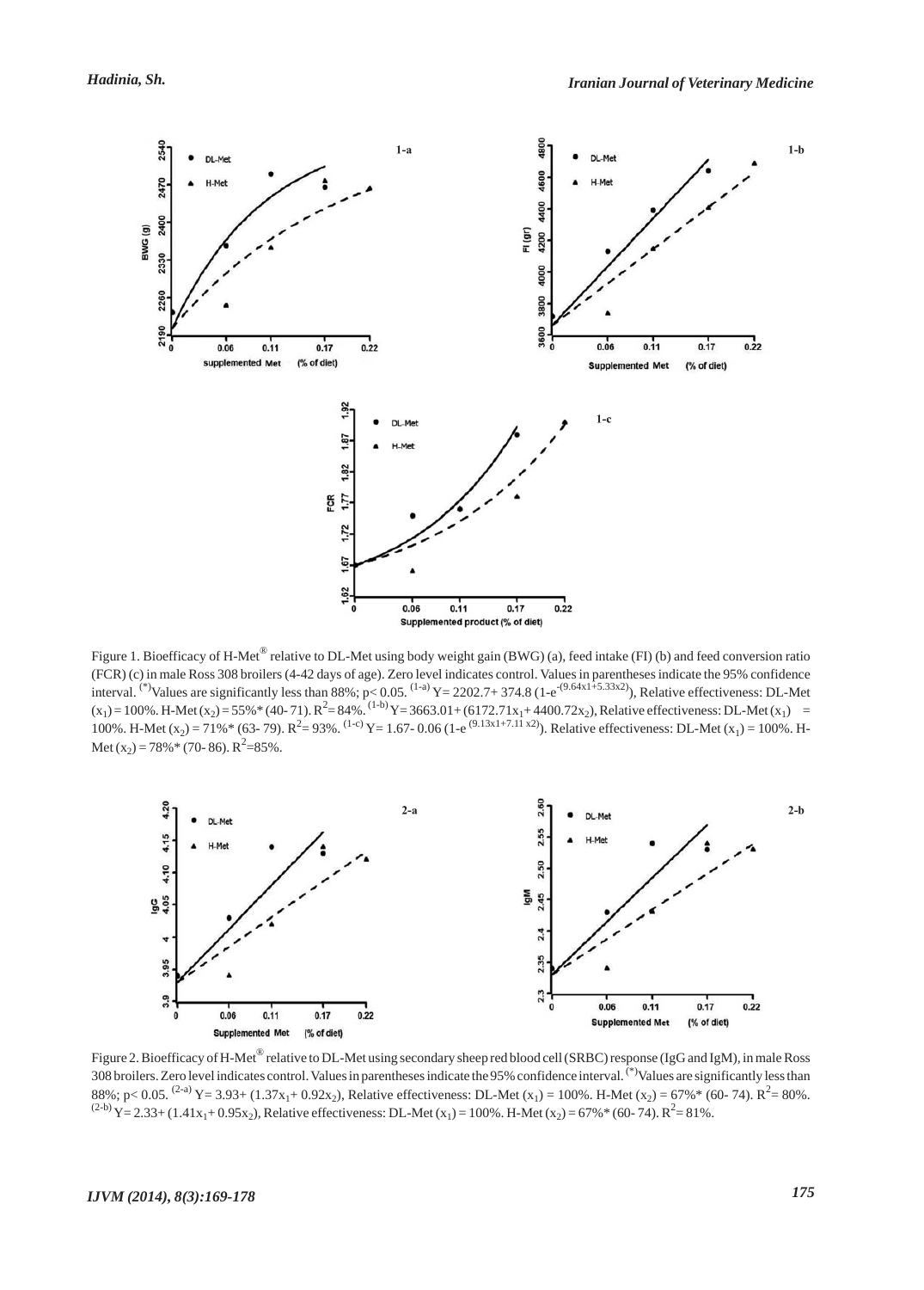

Figure 3. Bioefficacy of H-Met<sup>®</sup> relative to DL-Met using secondary 1-choloro 2-3-dinitrobenzene (DNCB) response, 24 and 48 hours after injection in male Ross 308 broilers. Zero level indicates control. Values in parentheses indicate the 95% confidence interval. <sup>(\*)</sup>Values are significantly less than 88%; p< 0.05. <sup>(3-a)</sup>Y= 0.93+ (1.97x<sub>1</sub>+ 1.35x<sub>2</sub>), Relative effectiveness: DL-Met (x<sub>1</sub>) = 100%. H-Met  $(x_2)$  = 69% \* (57- 81).  $R^2$  = 78%. <sup>(3-b)</sup> Y = 0.14+ (0.89x<sub>1</sub>+ 0.62x<sub>2</sub>), Relative effectiveness: DL-Met (x<sub>1</sub>) = 100%. H-Met (x<sub>2</sub>) = 70% \* (57-83).  $R^2 = 77\%$ .



Figure 4. Bioefficacy of H-Met<sup>®</sup> relative to DL-Met using secondary phytohemagglutinine (PHA-P) response, 24 and 48 hours after injection in male Ross 308 broilers. Zero level indicates control. Values in parentheses indicate the 95% confidence interval. (\*)Values are significantly less than 88%; p<0.05. <sup>(4-a)</sup>Y=0.56+ (1.07x<sub>1</sub>+0.73x<sub>2</sub>), Relative effectiveness: DL-Met (x<sub>1</sub>) = 100%. H-Met (x<sub>2</sub>) = 68%\* (57- 79).  $R^2$  = 78%. <sup>(4-b)</sup> Y = 0.19+ (0.28x<sub>1</sub>+0.19x<sub>2</sub>), Relative effectiveness: DL-Met (x<sub>1</sub>) = 100%. H-Met (x<sub>2</sub>) = 68% \* (55- 81).  $R^2$  = 77%.

not well understood. One possibility is that Met can regulate certain immunomodulators, such as cytokines (e.g. interleukin-1) (Klasing and Barnes, 1988) or hormones (e.g. insulin-like growth factor-I, triiodothyronine and thyroxine) (Rosebrough et al., 1998; Rosebrough et al., 1996).

**Bioefficacy of H-Met® Relative to DL-Met:** In the present study, the addition of each Met sources was made on a weight basis. Hoehler et al. (2005) demonstrated that the design of the trial could be done either based on equimolar or weight-to-weight comparison of the two Met sources, although the results are not exactly the same.

There are several hypotheses as to why H-Met® has a lower bioefficacy relative to DL-Met. Obviously, there are some physical and chemical differences between DL-Met and H-Met®, and these differences could play a role in bioefficacy differences. In addition, there are some possibilities for lower bioefficacy of H-Met® relative to DL-Met as Hoehler et al. (2005) and Payne et al. (2006) explained for comparing DL-Met and MHA-FA. The poor utilization of the polymeric forms of H-Met<sup>®</sup> relative to DL-Met polymeric form may be one of the main reasons for its lower bioefficacy. Another potential reason is that DL-Met can absorb faster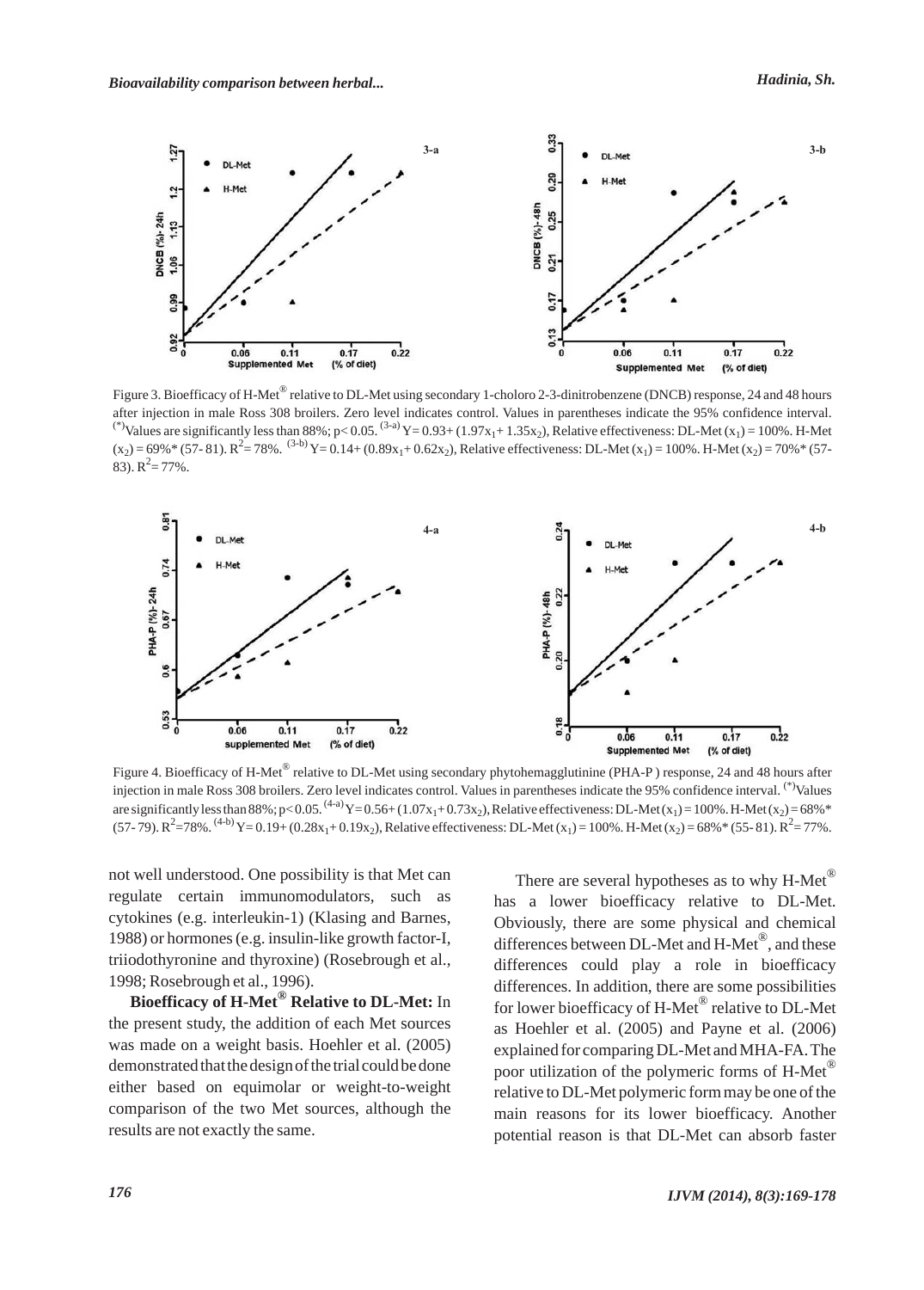because it has transporters with higher affinity and greater velocity than H-Met<sup>®</sup> transporters.

**Conclusions and applications**: 1. The relative effectiveness of H-Met<sup>®</sup> was significantly lower than that of DL-Met in broiler chickens. The average bioefficacy was 68% for H-Met<sup>®</sup> on all criteria tested.

2. H-Met<sup>®</sup> can be administered as a new and a natural source of Met in poultry industry.

#### **Acknowledgements**

We gratefully acknowledge the excellent assistance of the University of Tehran for providing infrastructure facilities by providing  $H-Met^{\circledR}$  to conduct the research.

#### **References**

- Association of Official Analytical Chemists 1. (AOAC). (2003) Official Methods of Analysis.  $(17<sup>th</sup>$ ed.) Association of Official Analytical Chemists, Arlington, VA, USA.
- Attia, Y.A., Hassan, R.A., Shehatta, M.H., Slawa, B., 2. El-Hady, A. (2005) Growth, carcass quality and serum constituents of slow growing chicks as affected by betaine addition to diets containing 2. Different levels of methionine. Int J Poult Sci. 4: 856- 865.
- 3. Bunchasak, C. (2009) Role of dietary methionine in poultry production. J Poult Sci. 46: 169-179.
- 4. Corrier, D.E., Deloach, J.R. (1990) Evaluation of cell-mediated, cutaneous basophil hypersensitivity in young chickens by an interdigital skin test. Poult Sci. 69: 403-408.
- Ditscheid, B., Fu¨Nfstu¨Ck, R., Busch, M., Schubert, 5. R., Gerth, J., Jahreis, G. (2005) Effect of Lmethionine supplementation on plasma homocysteine and other free amino acids: a placebocontrolled double-blind cross-over study. Eur J Clin Nutr. 59: 768-775.
- 6. Grimble, R.F. (2006) The Effects of sulfur amino acid intake on immune function in humans. J Nutr. 136: 1660S-1665S.
- 7. Halder, G., Roy, B. (2007) Effect of herbal or synthetic methionine on performance cost benefit ratio, meat and feather quality of broiler chicken. Int J Poult Sci. 2: 987-996.
- 8. Hoehler, D., Lemme, A., Jensen, S.K., Vieira, S.L. (2005) Relative effectiveness of methionine sources

in diets for broiler chickens. Appl Poult Res. 14: 679- 693.

Klasing, K.C., Barnes, D.M. (1988) Decreased 9. amino acid requirements of growing chicks due to immunologic stress. J Nutr. 118: 1158-1164.

Lepage, K.T., Bloom, S.E., Taylor, R.L.J.r. (1996)

- Antibody response to sheep red blood cells in a major 10. histocompatibility (B) complex aneuploid line of chickens. Poult Sci. 75: 346-350.
- Littell, R.C., Henry, P.R. Lewis, A.J., Ammerman, 11. C.B. (1997) Estimation of relative bioavailability of nutrients using SAS procedures. Anim Sci. 75: 2672- 2683.
- Niu, Z.Y., Liu, F.Z., Yan, Q.L., Li, W.C. (2009) 12. Effects of different levels of vitamin E on growth performance and immune responses of broilers under heat stress. Poult Sci. 88: 2101-2107.
- 13. Payne, R.L., Lemme, A., Seko, H., Hashimoto, Y., Fujisaki, H., Koreleski, J., Swiatakiewicz, S., Szczurek, W., Rostagno, H. (2006) Bioavailability of methionine hydroxy analog-free acid relative to DLmethionine in broilers. Anim Sci. 77: 427-439.
- 14. Perna, A.F., Ingrosso, D., Lombardi, C., Cesare, C.M., Acantora, F., Satta, E., De Santo, N.G. (2003) Homocysteine in uremia. Am J Kid Dis. 41: S123- S126.
- 15. Rama Rao, S.V., Praharaj, N.K., Reddy, M.R., Panda., A.K. (2003) Interaction between genotype and dietary concentrations of methionine for immune function in commercial broilers. Br Poult Sci. 44: 104-112.
- 16. Rosebrough, R.W., Mcmurtry, J.P., Vasilatos-Younken, R. (1998) Further studies on carry-over effects of dietary crude protein and triiodothyronine (T3) in broiler chickens. Br J Nutr. 79: 89-95.
- 17. Rosebrough, R.W., Mitchell, A.D, Mcmurtry, J.P. (1996) Carry-over effects of dietary crude protein and triiodothyronine (T3) in broiler chickens. Br J Nutr. 75: 573-581.
- 18. Silva, I.C.M., Ribeiro, A.M.L., Canal, C.W., Vieira, M.M., Pinheiro, C.C., Goncalves, T., Demoraes, M.L., Ledur, V.S. (2010) Effect of vitamin E levels on the cell-mediated immunity of broilers vaccinated against coccidiosis. Braz J Poult Sci. 13: 53-56.
- 19. Stadecker, M.J., Lukic, M., Dvorak, A., Leskowitz, S. (1977) The cutaneous basophil response to phytohemagglutinin in chickens. J Immun. 118: 1564-1568.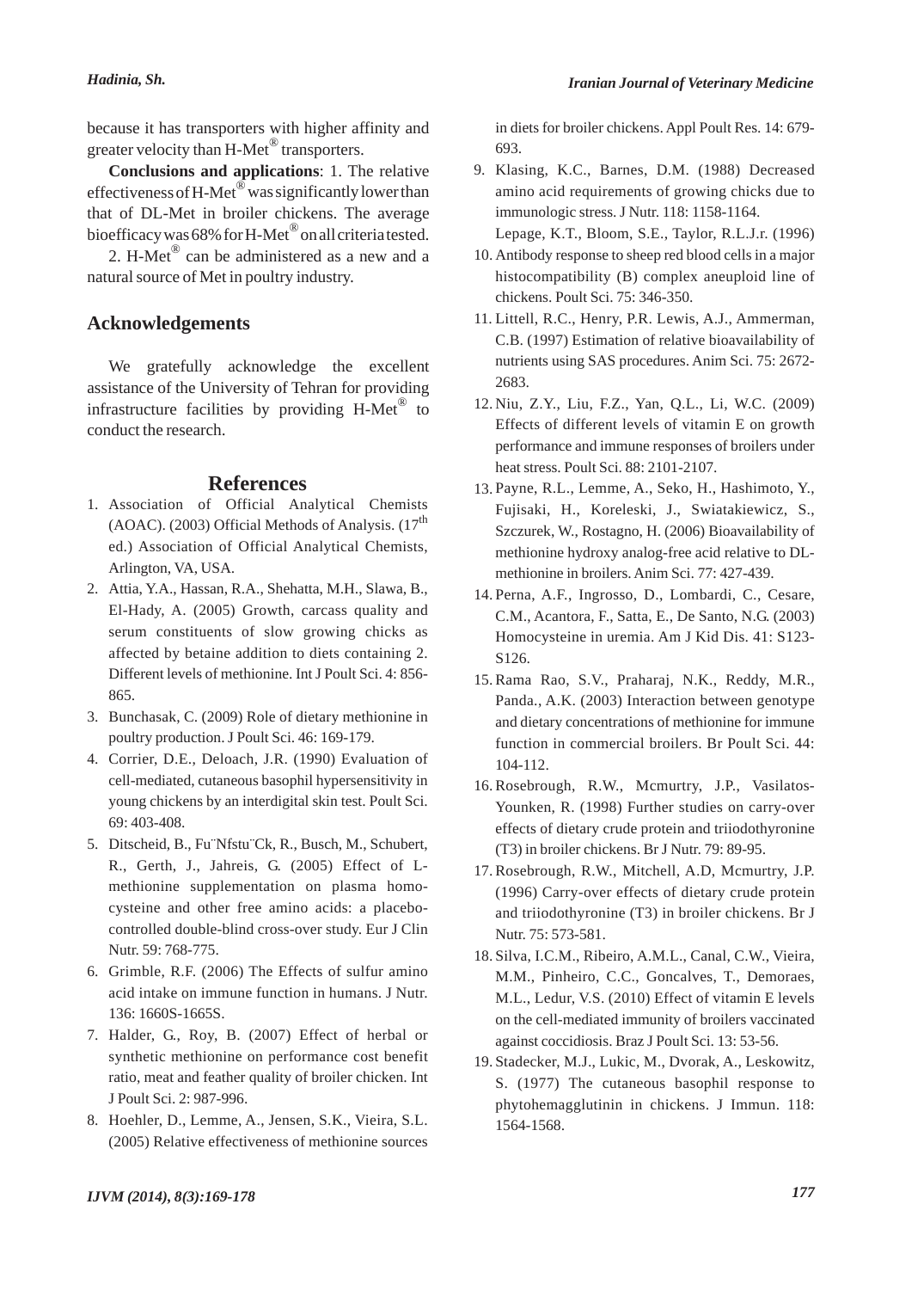- 20. Swain, B.K., Johri, T.S. (2000) Effect of supplemental methionine, choline and their combinations on the performance and immune response of broilers. Br Poult Sci. 41: 83-88.
- 21. Takahashi, K., Konashi, S., Akiba, Y., Horiguchi, M. (1994) Effects of dietary threonine level on antibody production in growing broilers. Anim Feed Sci Technol. 65: 956-960.
- 22. Takahashi, K., Konashi, S., Akiba, Y. Horiguchi, M. (1993) Effects of marginal excess or deficiency of dietary methionine on antibody production in growing broilers. Anim Feed Sci Technol. 64: 13-19.
- 23. Tsiagbe, V.K., Cook, M.E. Harper, A.E., Sunde, M.L. (1987a) Enhanced immune responses in broiler chicks fed methionine supplemented diets. Poult Sci. 66: 1147-1154.
- 24. Verma, J., Johri, T.S., Swain, B.K., Ameena, S. (2004) Effect of graded levels of aflatoxin, ochratoxin and their combinations on the performance and immune response of broilers. Br Poult Sci. 45: 512-518.
- 25. Xie, M., Hou, S.S., Huang, W. (2006) Methionine requirements of male white peking ducks from twenty-one to forty-nine days of age. Poult Sci. 85: 743-746.